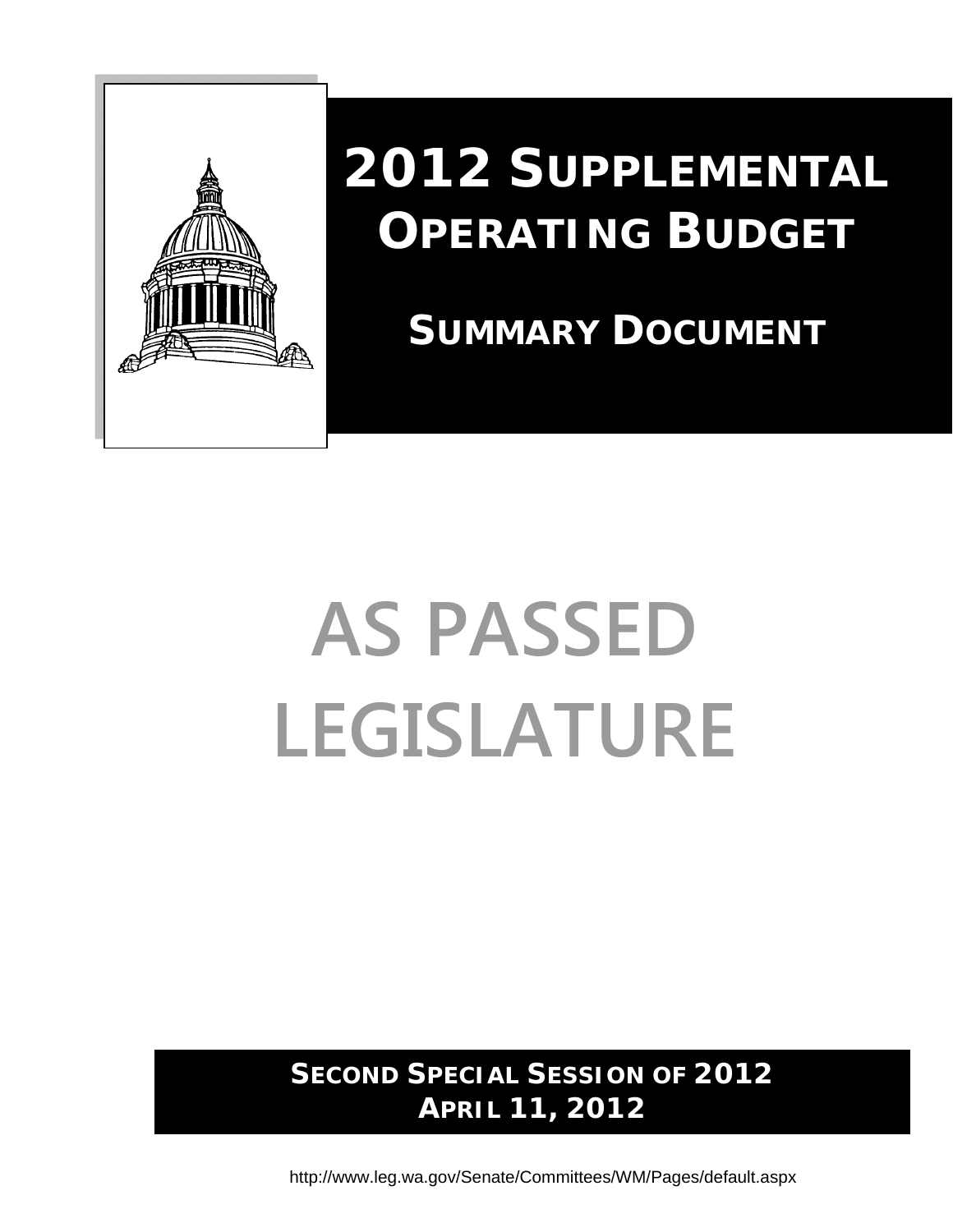### **As Passed Legislature (4/11/2012)**

*(Near General Fund-State and Opp Pathways in Millions)*

| <b>Beginning Balance</b><br><b>Revenue</b><br><b>November Forecast</b><br>30,568.7<br>86.8<br><b>February Forecast Update</b><br>HB 2169 (Unclaimed Property)<br>50.6<br>33.5<br>Revenue Legislation & Budget Driven Revenue<br>30,739.6<br><b>Total Revenue</b><br><b>Other Resource Changes</b><br>Transfers To The Budget Stabilization Account<br>Use of Budget Stabilization Account<br>Other Previously Enacted Fund Transfers & Adjustments<br>244.1<br>Transfers in SHB 2058 (Dec 2011)<br>106.2<br>238.0<br>2012 Adjustment to Working Capital Reserve<br>Temporary Redirection of Solid Waste Tax<br>70.1<br><b>Reduced Local Govt Distributions</b><br>73.7<br>28.4<br>2012 Fund Transfers<br>495.7<br><b>Other Resource Changes</b><br><b>Total Resources</b><br>31,174.9<br><b>Spending</b><br>32,200<br><b>Previously Enacted Appropriations</b><br>2012 Early Action (SHB 2058 - Dec 2011)<br>2012 Maintenance Level Changes<br>(340.3)<br>2012 Policy Level Changes<br>2012 Estimated NGFS Reversions(FYs 12 and 13)<br>(120.0)<br>31,121.3<br><b>Total Spending</b><br><b>Ending Balance &amp; Reserves</b><br><b>Unrestricted Ending Fund Balance</b><br>53.6<br>265.3<br><b>Budget Stabilization Account Balance</b><br><b>Total Reserves</b><br>318.9 | 2011-13 |
|---------------------------------------------------------------------------------------------------------------------------------------------------------------------------------------------------------------------------------------------------------------------------------------------------------------------------------------------------------------------------------------------------------------------------------------------------------------------------------------------------------------------------------------------------------------------------------------------------------------------------------------------------------------------------------------------------------------------------------------------------------------------------------------------------------------------------------------------------------------------------------------------------------------------------------------------------------------------------------------------------------------------------------------------------------------------------------------------------------------------------------------------------------------------------------------------------------------------------------------------------------------------------|---------|
| (264.8)<br>(322.9)<br>(295.4)                                                                                                                                                                                                                                                                                                                                                                                                                                                                                                                                                                                                                                                                                                                                                                                                                                                                                                                                                                                                                                                                                                                                                                                                                                             | (60.4)  |
|                                                                                                                                                                                                                                                                                                                                                                                                                                                                                                                                                                                                                                                                                                                                                                                                                                                                                                                                                                                                                                                                                                                                                                                                                                                                           |         |
|                                                                                                                                                                                                                                                                                                                                                                                                                                                                                                                                                                                                                                                                                                                                                                                                                                                                                                                                                                                                                                                                                                                                                                                                                                                                           |         |
|                                                                                                                                                                                                                                                                                                                                                                                                                                                                                                                                                                                                                                                                                                                                                                                                                                                                                                                                                                                                                                                                                                                                                                                                                                                                           |         |
|                                                                                                                                                                                                                                                                                                                                                                                                                                                                                                                                                                                                                                                                                                                                                                                                                                                                                                                                                                                                                                                                                                                                                                                                                                                                           |         |
|                                                                                                                                                                                                                                                                                                                                                                                                                                                                                                                                                                                                                                                                                                                                                                                                                                                                                                                                                                                                                                                                                                                                                                                                                                                                           |         |
|                                                                                                                                                                                                                                                                                                                                                                                                                                                                                                                                                                                                                                                                                                                                                                                                                                                                                                                                                                                                                                                                                                                                                                                                                                                                           |         |
|                                                                                                                                                                                                                                                                                                                                                                                                                                                                                                                                                                                                                                                                                                                                                                                                                                                                                                                                                                                                                                                                                                                                                                                                                                                                           |         |
|                                                                                                                                                                                                                                                                                                                                                                                                                                                                                                                                                                                                                                                                                                                                                                                                                                                                                                                                                                                                                                                                                                                                                                                                                                                                           |         |
|                                                                                                                                                                                                                                                                                                                                                                                                                                                                                                                                                                                                                                                                                                                                                                                                                                                                                                                                                                                                                                                                                                                                                                                                                                                                           |         |
|                                                                                                                                                                                                                                                                                                                                                                                                                                                                                                                                                                                                                                                                                                                                                                                                                                                                                                                                                                                                                                                                                                                                                                                                                                                                           |         |
|                                                                                                                                                                                                                                                                                                                                                                                                                                                                                                                                                                                                                                                                                                                                                                                                                                                                                                                                                                                                                                                                                                                                                                                                                                                                           |         |
|                                                                                                                                                                                                                                                                                                                                                                                                                                                                                                                                                                                                                                                                                                                                                                                                                                                                                                                                                                                                                                                                                                                                                                                                                                                                           |         |
|                                                                                                                                                                                                                                                                                                                                                                                                                                                                                                                                                                                                                                                                                                                                                                                                                                                                                                                                                                                                                                                                                                                                                                                                                                                                           |         |
|                                                                                                                                                                                                                                                                                                                                                                                                                                                                                                                                                                                                                                                                                                                                                                                                                                                                                                                                                                                                                                                                                                                                                                                                                                                                           |         |
|                                                                                                                                                                                                                                                                                                                                                                                                                                                                                                                                                                                                                                                                                                                                                                                                                                                                                                                                                                                                                                                                                                                                                                                                                                                                           |         |
|                                                                                                                                                                                                                                                                                                                                                                                                                                                                                                                                                                                                                                                                                                                                                                                                                                                                                                                                                                                                                                                                                                                                                                                                                                                                           |         |
|                                                                                                                                                                                                                                                                                                                                                                                                                                                                                                                                                                                                                                                                                                                                                                                                                                                                                                                                                                                                                                                                                                                                                                                                                                                                           |         |
|                                                                                                                                                                                                                                                                                                                                                                                                                                                                                                                                                                                                                                                                                                                                                                                                                                                                                                                                                                                                                                                                                                                                                                                                                                                                           |         |
|                                                                                                                                                                                                                                                                                                                                                                                                                                                                                                                                                                                                                                                                                                                                                                                                                                                                                                                                                                                                                                                                                                                                                                                                                                                                           |         |
|                                                                                                                                                                                                                                                                                                                                                                                                                                                                                                                                                                                                                                                                                                                                                                                                                                                                                                                                                                                                                                                                                                                                                                                                                                                                           |         |
|                                                                                                                                                                                                                                                                                                                                                                                                                                                                                                                                                                                                                                                                                                                                                                                                                                                                                                                                                                                                                                                                                                                                                                                                                                                                           |         |
|                                                                                                                                                                                                                                                                                                                                                                                                                                                                                                                                                                                                                                                                                                                                                                                                                                                                                                                                                                                                                                                                                                                                                                                                                                                                           |         |
|                                                                                                                                                                                                                                                                                                                                                                                                                                                                                                                                                                                                                                                                                                                                                                                                                                                                                                                                                                                                                                                                                                                                                                                                                                                                           |         |
|                                                                                                                                                                                                                                                                                                                                                                                                                                                                                                                                                                                                                                                                                                                                                                                                                                                                                                                                                                                                                                                                                                                                                                                                                                                                           |         |
|                                                                                                                                                                                                                                                                                                                                                                                                                                                                                                                                                                                                                                                                                                                                                                                                                                                                                                                                                                                                                                                                                                                                                                                                                                                                           |         |
|                                                                                                                                                                                                                                                                                                                                                                                                                                                                                                                                                                                                                                                                                                                                                                                                                                                                                                                                                                                                                                                                                                                                                                                                                                                                           |         |
|                                                                                                                                                                                                                                                                                                                                                                                                                                                                                                                                                                                                                                                                                                                                                                                                                                                                                                                                                                                                                                                                                                                                                                                                                                                                           |         |
|                                                                                                                                                                                                                                                                                                                                                                                                                                                                                                                                                                                                                                                                                                                                                                                                                                                                                                                                                                                                                                                                                                                                                                                                                                                                           |         |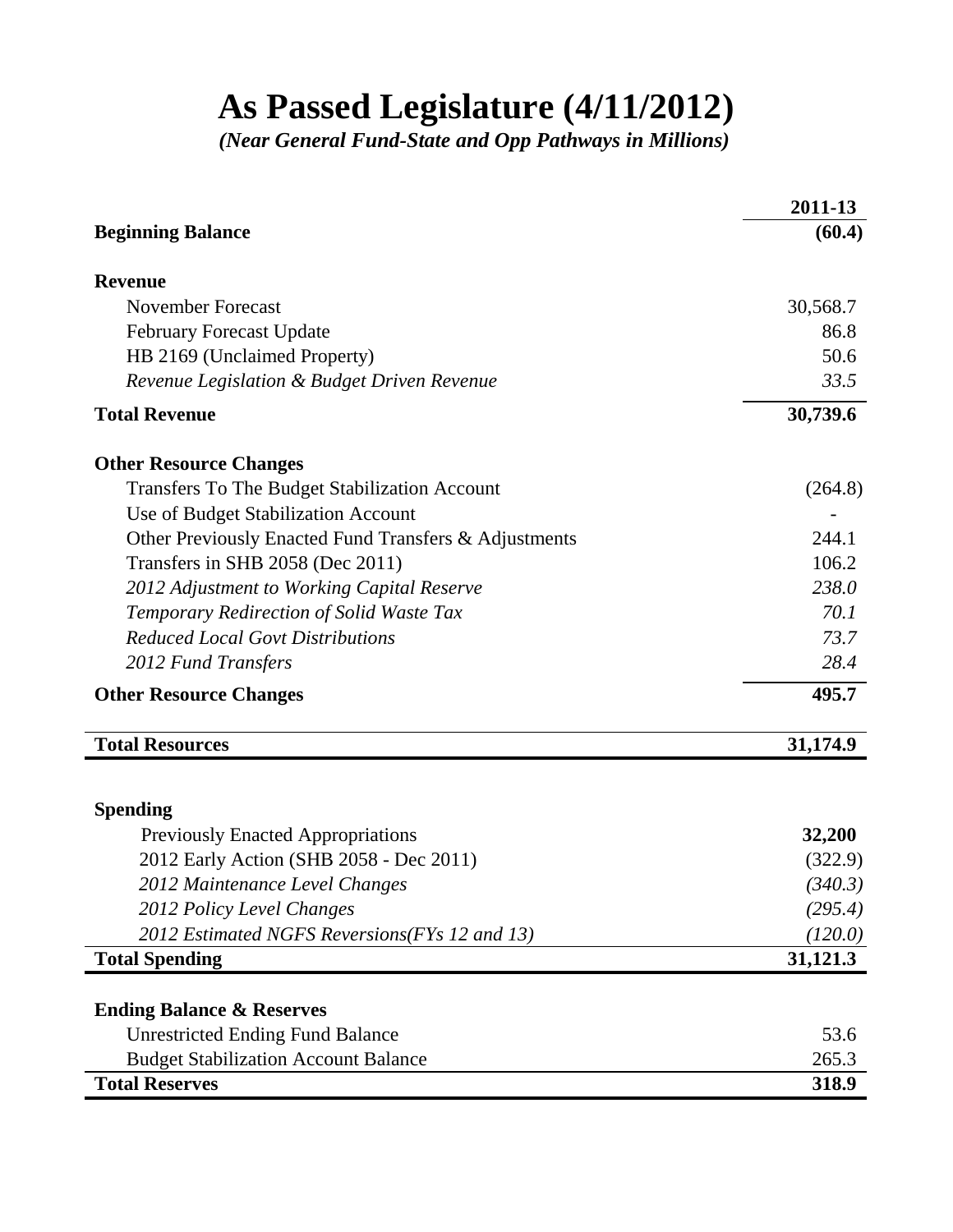|                                           | 2012 Supplemental: Revenue Legislation & Budget Driven Revenue<br>(Dollars in Millions)               |         |
|-------------------------------------------|-------------------------------------------------------------------------------------------------------|---------|
| <b>Bill</b>                               |                                                                                                       | 2011-13 |
|                                           |                                                                                                       |         |
| <b>2012 Revenue Reduction Legislation</b> |                                                                                                       |         |
| ESB 6635                                  | <b>Food Processors</b>                                                                                | (6.7)   |
| ESB 6635                                  | Leasehold Excise Tax - Port Leases                                                                    | (5.0)   |
| ESB 6635                                  | Server Equipment (No Impact Until FY 2014)                                                            | 0.0     |
| ESB 6635                                  | <b>Craft Distillers</b>                                                                               | (0.2)   |
| ESB 6635                                  | Newspapers                                                                                            | (0.0)   |
| SSB 6073                                  | Narrows Bridge Sales Tax                                                                              | (4.4)   |
| E2SSB 5539                                | Motion pictures                                                                                       | (3.5)   |
| <b>ESSB 5978</b>                          | <b>Medicaid Fraud</b>                                                                                 | (4.9)   |
| <b>2012 Revenue Reduction Legislation</b> |                                                                                                       | (24.7)  |
| <b>2012 Revenue Increase Legislation</b>  |                                                                                                       |         |
| ESB 6635                                  | <b>Out of State Banks</b>                                                                             | 14.5    |
| <b>E2SHB 2565</b>                         | <b>Cigarette Manufacturing</b>                                                                        | 12.0    |
| HB 2149                                   | <b>Personal Property Amnesty Program</b>                                                              | 6.0     |
| 2012 Revenue Increase Legislation         |                                                                                                       | 32.5    |
|                                           |                                                                                                       |         |
| <b>Budget Driven Revenue</b>              |                                                                                                       | 2011-13 |
| <b>Agency</b><br><b>State Lottery</b>     | <b>Other Resource Adjustments</b><br>Efficiencies, Unclaimed Prizes, Other Changes (Opp Pathway Acct) | 5.0     |
| <b>LCB</b>                                |                                                                                                       | 17.0    |
|                                           | Sale of Liquor Distribution Center (100% of Sale Price)                                               |         |
| <b>DNR</b>                                | <b>Forest Development Distribution Impacts</b>                                                        | 2.0     |
| L & I                                     | <b>Factory Assembled Structures</b>                                                                   | 1.2     |
| Treasurer                                 | Obsolete Funds & Accounts                                                                             | 0.5     |
| <b>Budget Driven Revenue</b>              |                                                                                                       | 25.7    |
| <b>Total Net Impact</b>                   |                                                                                                       | 33.5    |
|                                           |                                                                                                       |         |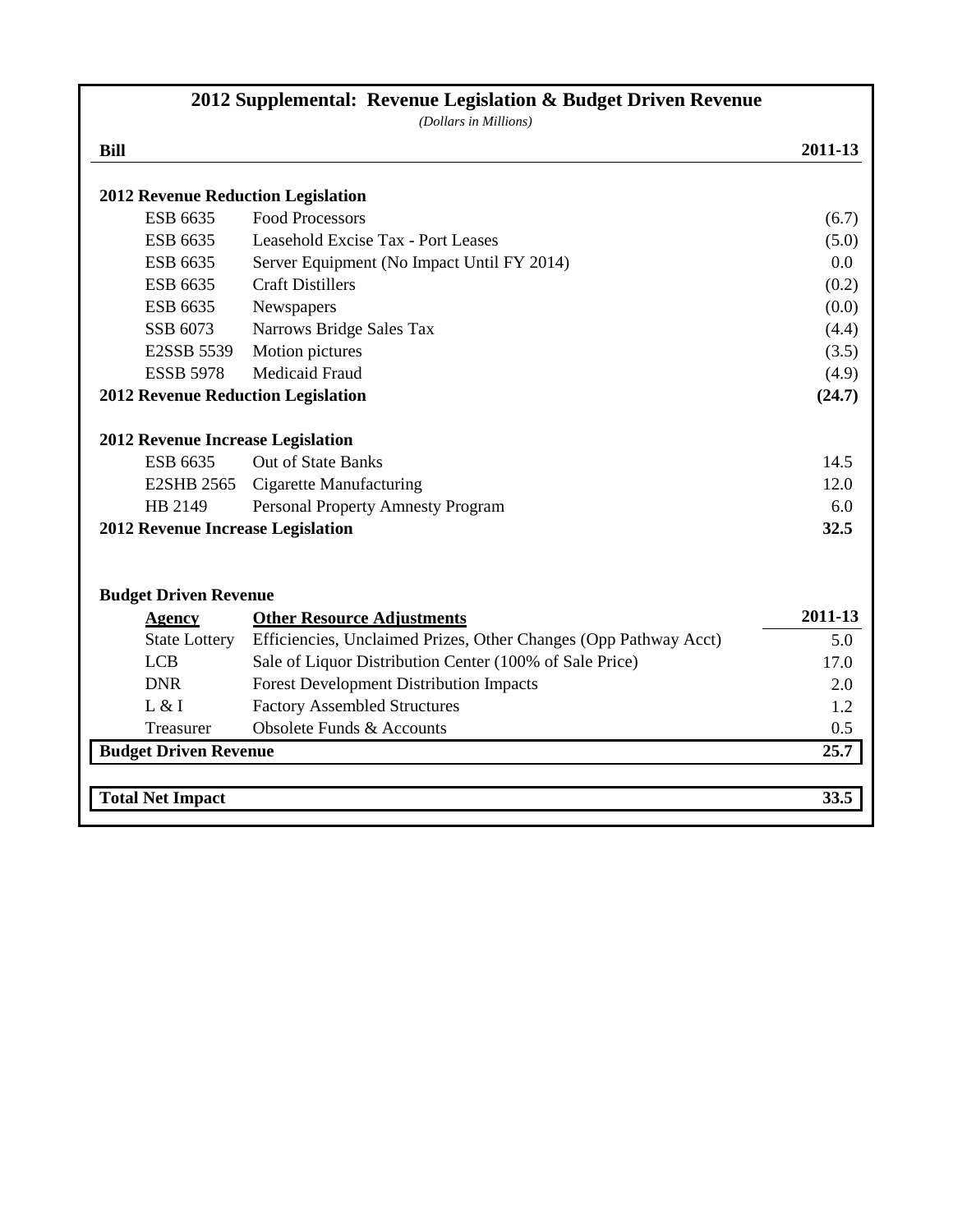| <b>Summary of Near GF-S Related Fund Transfers (2012 Session)</b><br>(Dollars in Thousands) |              |              |          |  |  |
|---------------------------------------------------------------------------------------------|--------------|--------------|----------|--|--|
| <b>Transfers to General Fund-State</b>                                                      | <b>FY 12</b> | <b>FY 13</b> | 2011-13  |  |  |
| <b>Public Works Assistance Account</b>                                                      | 15,000       | 15,000       | 30,000   |  |  |
| Dept of Retirement Systems Account                                                          | 2,080        | 4,080        | 6,160    |  |  |
| <b>Financial Services Regulation Account</b>                                                | 4,000        |              | 4,000    |  |  |
| Heritage Center Account                                                                     |              | 2,000        | 2,000    |  |  |
| <b>State Treasurer's Service Account</b>                                                    |              | 3,500        | 3,500    |  |  |
| <b>Coastal Zone Protection Fine Account</b>                                                 | 500          | 500          | 1,000    |  |  |
| Waste Reduction & Recycling Account                                                         | 1,347        | 1,347        | 2,694    |  |  |
| <b>Flood Control Assistance Account</b>                                                     | 500          | 500          | 1,000    |  |  |
| <b>State Nursery Account</b>                                                                | 250          | 250          | 500      |  |  |
| <b>Transfers to General Fund-State</b>                                                      | 23,677       | 27,177       | 50,854   |  |  |
| <b>Transfers from General Fund-State</b>                                                    |              |              |          |  |  |
| Reverse Transfer From Education Savings Account*                                            |              | (22,500)     | (22,500) |  |  |
| <b>Transfers from General Fund-State</b>                                                    |              | (22,500)     | (22,500) |  |  |
| <b>Total</b>                                                                                | 23,677       | 4,677        | 28,354   |  |  |

 *\* At the end of a fiscal year, all unspent General Fund-State appropriations will remain in the state general fund rather than being distributed to other accounts.* 

| <b>Total Distributions</b> | <b>FY 12</b>             | <b>FY 13</b> | 2011-13 |
|----------------------------|--------------------------|--------------|---------|
| Liquor Excess Profits      |                          | 44,900       | 44,900  |
| Liquor Excise Tax          | $\overline{\phantom{0}}$ | 28,800       | 28,800  |
| <b>Total Distributions</b> | $\blacksquare$           | 73,700       | 73,700  |

| <b>Temporary Redirection of Certain Public Works Revenue Sources</b><br>(Dollars in Thousands) |              |              |         |
|------------------------------------------------------------------------------------------------|--------------|--------------|---------|
|                                                                                                | <b>FY 12</b> | <b>FY 13</b> | 2011-13 |
| Solid Waste Tax                                                                                | 34,424       | 35,724       | 70,148  |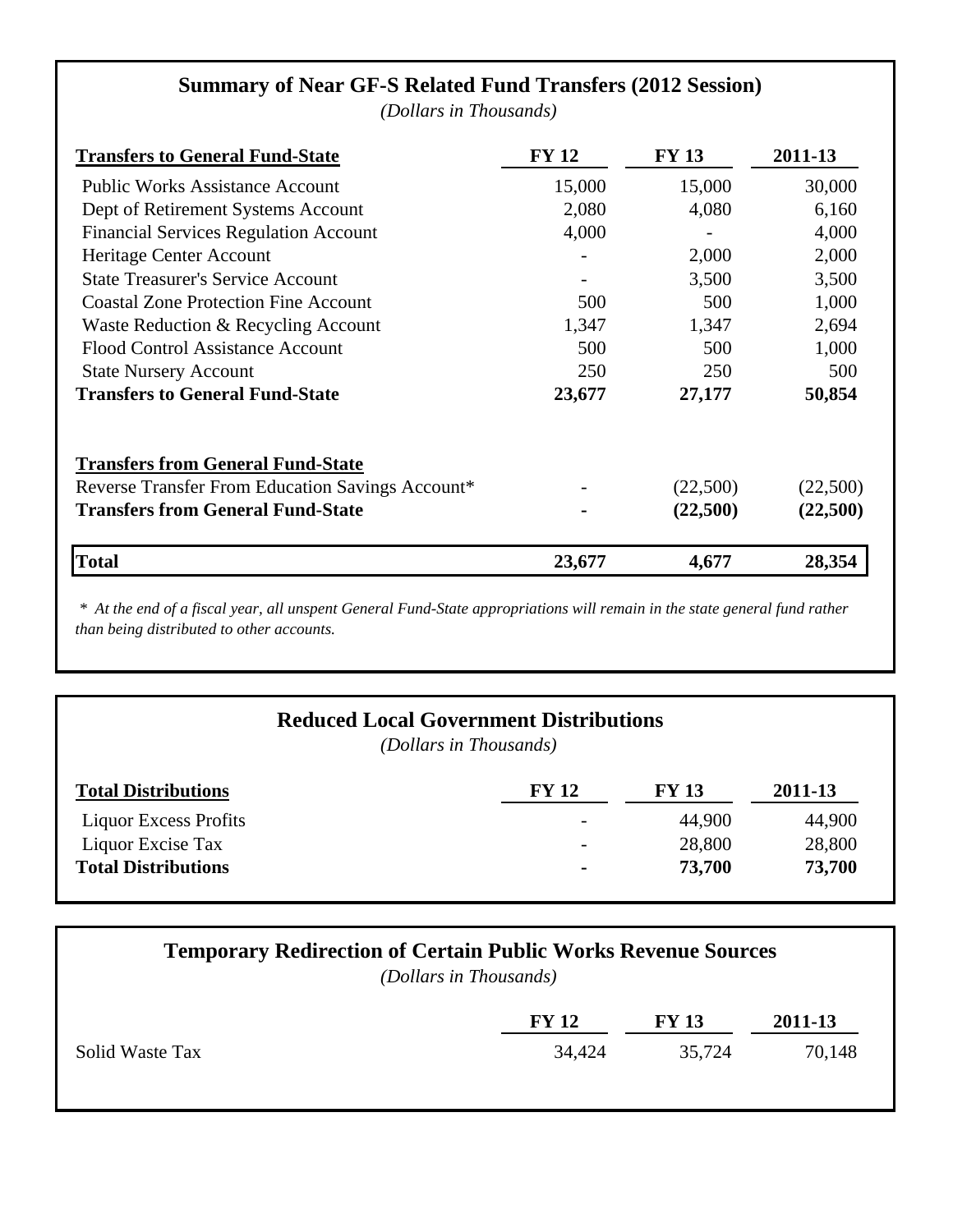#### Fund: NGF-P **2011-13 Revised Omnibus Operating Budget (2012 Supp)**

**NGF-S + Opportunity Pathways**

|                                                        | As Passed (4/11/12) | Hse)             | ESB5967 (Passed Strkr Amd to SB 6612 |
|--------------------------------------------------------|---------------------|------------------|--------------------------------------|
| <b>Employee Compensation</b>                           |                     |                  |                                      |
| <b>Employee Hlth Insurance Rates</b>                   | $-33,114$           | $-33,114$        | $-33,114$                            |
| Pension Reform & Skip Pmt                              | 0                   | $\bf{0}$         | $-143,075$                           |
| School Employee Health Benefits                        | 650                 | $\boldsymbol{0}$ | $\mathbf{0}$                         |
| <b>Employee Compensation Total</b>                     | $-32,464$           | $-33,114$        | $-176,189$                           |
| K-12 Education                                         |                     |                  |                                      |
| Collaborative Schools                                  | 1,500               | 1,500            | $\theta$                             |
| Urban School Turnaround                                | 2,000               | 2,000            | 2,000                                |
| Other Increases                                        | 2,770               | 1,970            | 1,675                                |
| <b>Teacher Evaluation Systems</b>                      | 5,767               | 5,767            | 5,767                                |
| <b>K-12 Education Total</b>                            | 12,037              | 11,237           | 9,442                                |
| <b>K-12 Payment Schedule Changes</b>                   |                     |                  |                                      |
| <b>Apportionment Delay</b>                             | $\boldsymbol{0}$    | $-330,000$       | $\boldsymbol{0}$                     |
| <b>K-12 Payment Schedule Changes Total</b>             | $\bf{0}$            | $-330,000$       | $\bf{0}$                             |
| <b>Higher Education Institutions</b>                   |                     |                  |                                      |
| Other Increases                                        | 131                 | 131              | 131                                  |
| <b>Unrealized Tuition Revenue</b>                      | 1,627               | $\theta$         | $\mathbf{0}$                         |
| <b>Higher Education Institutions Total</b>             | 1,758               | 131              | 131                                  |
| <b>Higher Education Financial Aid &amp; Other</b>      |                     |                  |                                      |
| <b>Student Achievement Council</b>                     | 783                 | 783              | 668                                  |
| Other Increases                                        | 1,186               | 1,186            | 136                                  |
| Higher Education Financial Aid & Other<br><b>Total</b> | 1,969               | 1,969            | 804                                  |
| <b>Early Learning &amp; Child Care</b>                 |                     |                  |                                      |
| Other Savings                                          | $-2,148$            | $-2,148$         | $-2,548$                             |
| Seasonal Child Care Admin                              | $-2,070$            | $-2,070$         | $-2,070$                             |
| Other Increases                                        | $\Omega$            | 10               | $\theta$                             |
| Early Learning & Child Care Total                      | $-4,218$            | $-4,208$         | $-4,618$                             |
| <b>Health Care</b>                                     |                     |                  |                                      |
| Small & Non Rural IA DSH                               | $-13,140$           | $-13,140$        | $-13,140$                            |
| HCA: Administrative & Vacancy Savings                  | $-6,713$            | $-6,713$         | $-7,110$                             |
| Medicaid False Claims Act                              | $-4,338$            | $-4,338$         | $-4,338$                             |
| <b>Establish State Drug Formulary</b>                  | $-1,768$            | $-1,768$         | $-1,768$                             |
| DOH: Other Savings                                     | $-1,652$            | $-1,652$         | $-1,652$                             |
| Disability Lifeline Medical                            | $\boldsymbol{0}$    | $\mathbf{0}$     | $-40,957$                            |
| <b>Family Planning Grants</b>                          | $\mathbf{0}$        | $\theta$         | $-3,000$                             |
| DOH: Other Increases                                   | 44                  | 59               | 44                                   |
| Other Increases                                        | 82                  | 47               | 82                                   |
| Apple Health Outreach                                  | 500                 | 500              | $\theta$                             |
| Affordable Care Act Implementation                     | 2,114               | 2,114            | $\boldsymbol{0}$                     |
| Provider One Phase 2                                   | 2,580               | 2,580            | $\overline{0}$                       |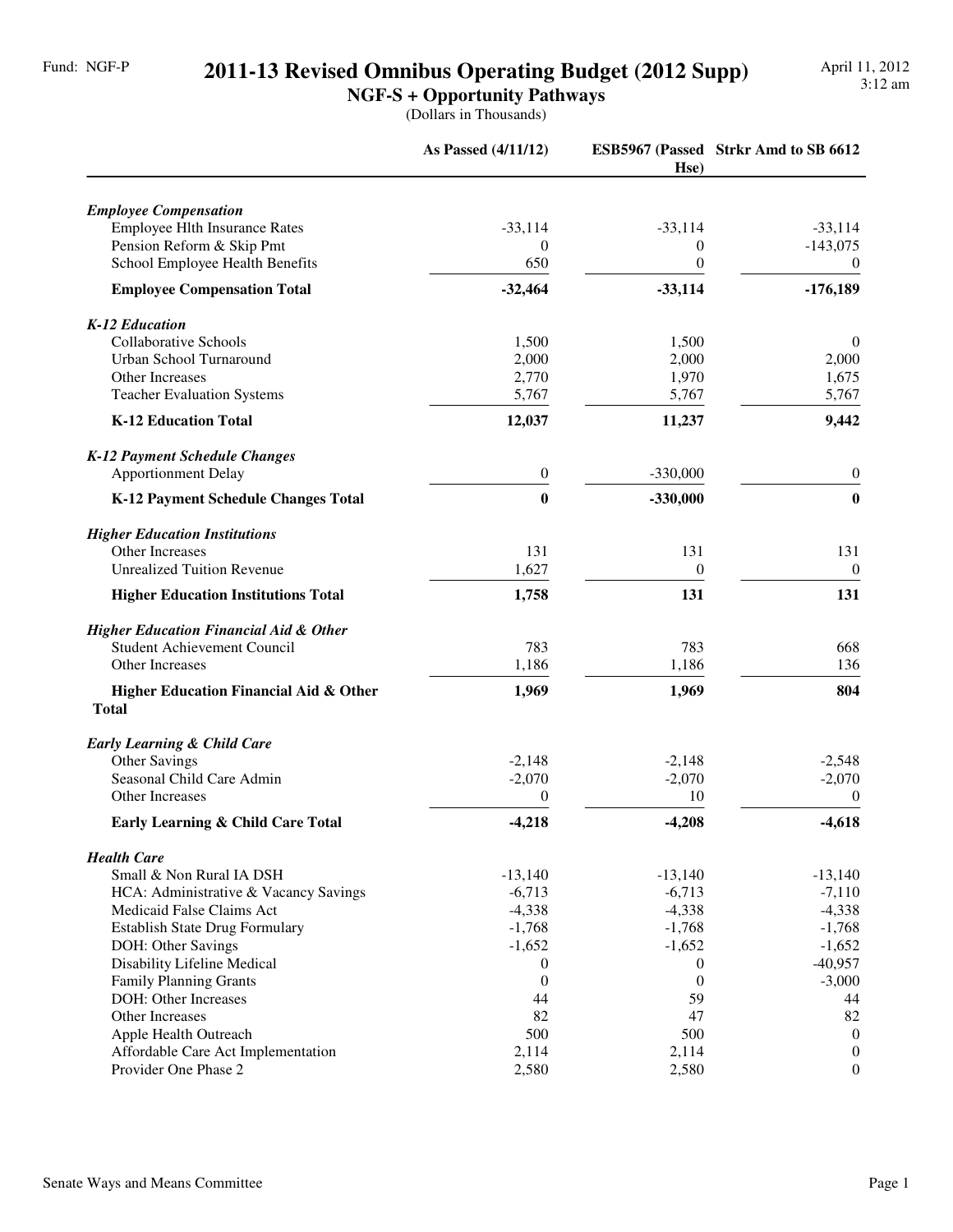#### Fund: NGF-P **2011-13 Revised Omnibus Operating Budget (2012 Supp)** April 11, 2012

**NGF-S + Opportunity Pathways**

|                                            | As Passed (4/11/12)   | Hse)          | ESB5967 (Passed Strkr Amd to SB 6612 |
|--------------------------------------------|-----------------------|---------------|--------------------------------------|
| Emergency Room Visits & Related            | 3,731                 | 3,731         | 1,823                                |
| Reimbursement Methods Waiver               | 4,400                 | 4,400         | 4,400                                |
| <b>Health Care Total</b>                   | $-14,160$             | $-14,180$     | $-65,616$                            |
| Long Term Care, DD, and Mental Health      |                       |               |                                      |
| DD: Accrued Savings To Date                | $-17,436$             | $-17,436$     | $-17,436$                            |
| LTC: Family Caregiver Support              | $-1,769$              | $-1,769$      | $-1,769$                             |
| LTC: Board Home Rate Reduction             | $-1,711$              | $-1,711$      | $-1,711$                             |
| MHD: Other Savings                         | $-1,159$              | $-1,159$      | $-1,345$                             |
| LTC: Nursing Home Assessment               | 0                     | $-14,212$     | $\boldsymbol{0}$                     |
| MHD: TBI/Dementia Ward Closure             | $\boldsymbol{0}$      | $-3,774$      | $\boldsymbol{0}$                     |
| DD: Other Savings                          | $\boldsymbol{0}$      | $-2,319$      | $\boldsymbol{0}$                     |
| DD: State Only Employment                  | $\boldsymbol{0}$      | $-1,736$      | $\boldsymbol{0}$                     |
| LTC: AFH Cost Recovery                     | $\theta$              | $-907$        | $\boldsymbol{0}$                     |
| MHD: Other Increases                       | 314                   | 669           | $\Omega$                             |
| Future Use Study-Rainier                   | 600                   | 600           | 600                                  |
| DD: Increased Services                     | 1,963                 | 1,963         | 1,337                                |
| I-1163 (Worker Training)                   | 13,606                | 14,355        | 14,355                               |
| Long Term Care, DD, and Mental Health      | $-5,592$              | $-27,436$     | $-5,969$                             |
| <b>Total</b>                               |                       |               |                                      |
| <b>JRA, DOC and Criminal Justice</b>       |                       |               |                                      |
| <b>Comm Corrections Changes</b>            | $-15,049$             | $-16,224$     | $-15,168$                            |
| DOC: Administrative & Vacancy Savings      | $-11,233$             | $-9,206$      | $-9,206$                             |
| WSP: Savings                               | $-3,483$              | $-3,483$      | $-3,483$                             |
| DOC: Hospital Rates & Related Changes      | $-3,352$              | $-3,352$      | $-3,352$                             |
| DOC: Shift COP Pmts to CI                  | $-2,045$              | $-2,045$      | $-2,045$                             |
| <b>SCC:</b> Legal Costs                    | $-1,880$              | $-1,880$      | $-1,872$                             |
| Other Savings                              | $-848$                | $-848$        | $-98$                                |
| SCC: McNeil Island Ops                     | 2,300                 | 2,300         | 1,530                                |
| Other Increases                            | 2,361                 | 2,361         | 2,361                                |
| <b>JRA, DOC and Criminal Justice Total</b> | $-33,229$             | $-32,377$     | $-31,333$                            |
| <b>Other Human Services</b>                |                       |               |                                      |
| TANF/WCCC Savings & Other Changes          | $-126,616$            | $-108,000$    | $-155,000$                           |
| ESA: Staffing                              | $-8,094$              | $-8,094$      | $-8,094$                             |
| <b>Childrens: Contracted Services</b>      | $-6,721$              | $-6,721$      | $-6,721$                             |
| Essential Needs & Housing                  | $-5,000$              | 0             | $-64,132$                            |
| DL/ADATSA Incapacity Exams                 | $-4,474$              | $-4,474$      | $-5,415$                             |
| DASA: Other Savings                        | $-3,686$              | $-3,686$      | $-2,907$                             |
| Childrens: Other Savings                   | $-3,175$              | $-3,175$      | $-5,031$                             |
| <b>Other Savings</b>                       | $-1,833$              | $-2,058$      | $-2,053$                             |
| DL/ADATSA Treatment                        |                       |               |                                      |
| <b>State Food Asst Program</b>             | 0<br>$\boldsymbol{0}$ | 0<br>$\theta$ | $-11,463$                            |
| Other Increases                            | 1,732                 | 1,732         | $-13,884$<br>1,705                   |
| <b>TANF Federal Fund Adjust</b>            | 4,882                 | 0             | $\Omega$                             |
| <b>Other Human Services Total</b>          | $-152,985$            | $-134,476$    | $-272,995$                           |
|                                            |                       |               |                                      |